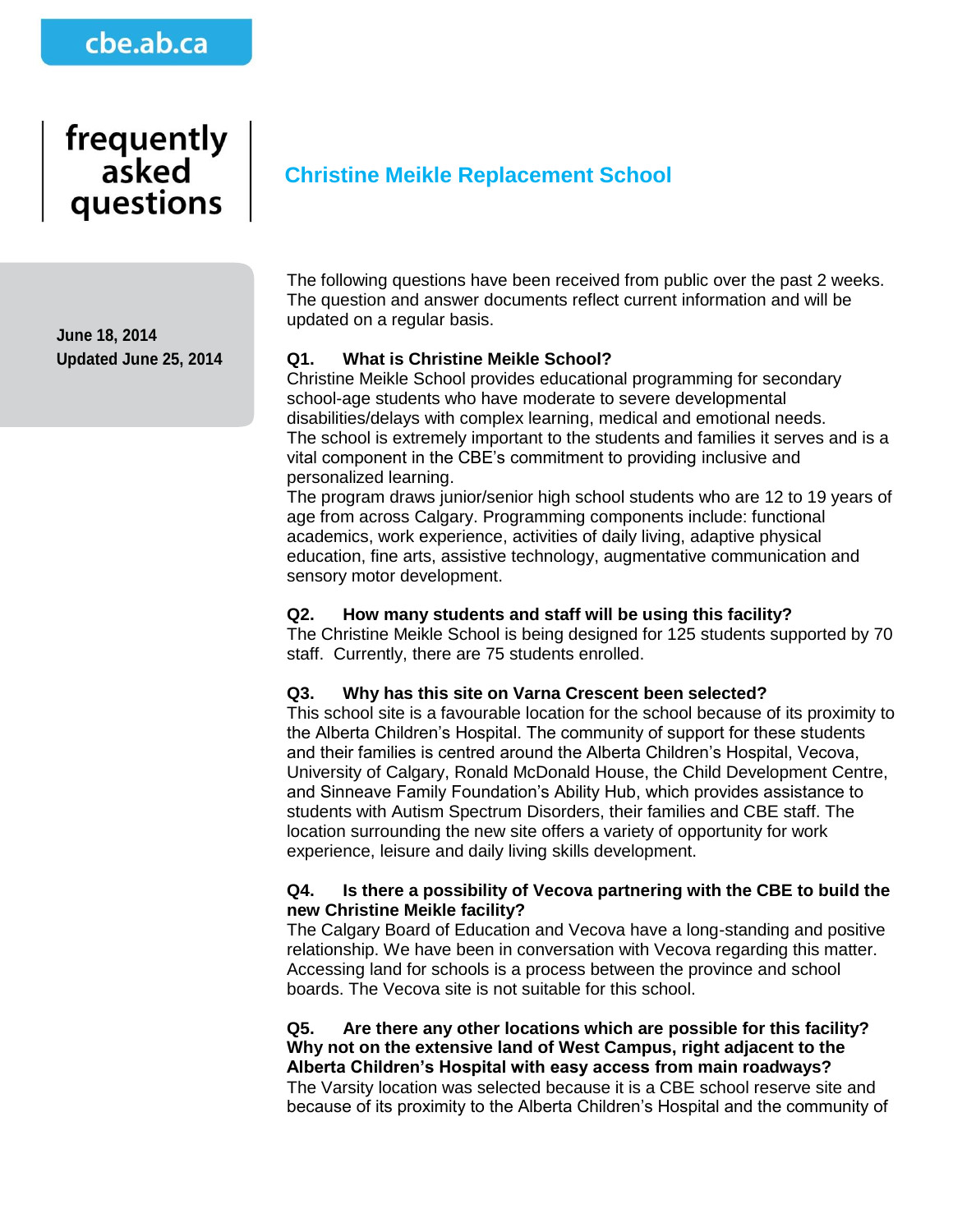support for these students and their families. There are currently no approved development plans for West Campus. As a result, the availability of a school site on the West Campus is seven to 10 years away. The need for a new Christine Meikle School is immediate and Provincial funds are available now.

#### **Q6. Why can't you use Jerry Potts School? It is a CBE site that could be renovated for this purpose.**

At the request of Alberta Education, ownership of the Jerry Potts School property was transferred to the Francophone School Board in 2013. The Francophone School Board has occupied Jerry Potts School for many years.

#### **Q7. This is a designated School site (created in 1971, when the neighbourhood was new) - but does that guarantee the approval of a School being built on this site?**

The CBE works with the City of Calgary and developers to establish land for school reserve sites. There is no guarantee when the Government of Alberta will provide funds to build a school on any school sites.

#### **Q8. When, specifically, does the CBE and related parties plan to address the building of Christine Meikle School with the residents of Varsity?**

The Area Director connected with the Varsity Community Association (VCA) May 26, 2014 and arrangements were made for her to attend the next VAC executive board meeting (Wednesday, June 18). In addition to this meeting two public events have been planned**:**

Wednesday, June 18 open house at Calgary Board of Education Centre Thursday, June 19 open house at F.E. Osborne School

The public is also welcome to provide comments on a dedicated project page on the CBE website at:

[http://www.cbe.ab.ca/schools/underdev/Christine\\_Meikle/christine\\_meikle.asp](http://www.cbe.ab.ca/schools/underdev/Christine_Meikle/christine_meikle.asp) The page provides background and current project information and is updated as new information becomes available. Questions and comments received at the public forums will be compiled and shared on this site.

#### **Q9. Traffic concerns?**

We do not anticipate a large increase in traffic as students arrive at school via Handi-bus and are not dropped off by parents as is the case with other community schools. We anticipate that the current traffic flow cul-de-sac will remain in place. In accordance with City of Calgary requirements a traffic impact assessment will be completed as part of the development permitting process.

#### **Q10. How are parking spaces determined and where is the parking lot going to be situated?**

We will build parking spots according to the City of Calgary bylaws. The staff and visitor parking stalls are being designed to be onsite and meet code requirements. Where the parking lot is situated has yet to be determined.

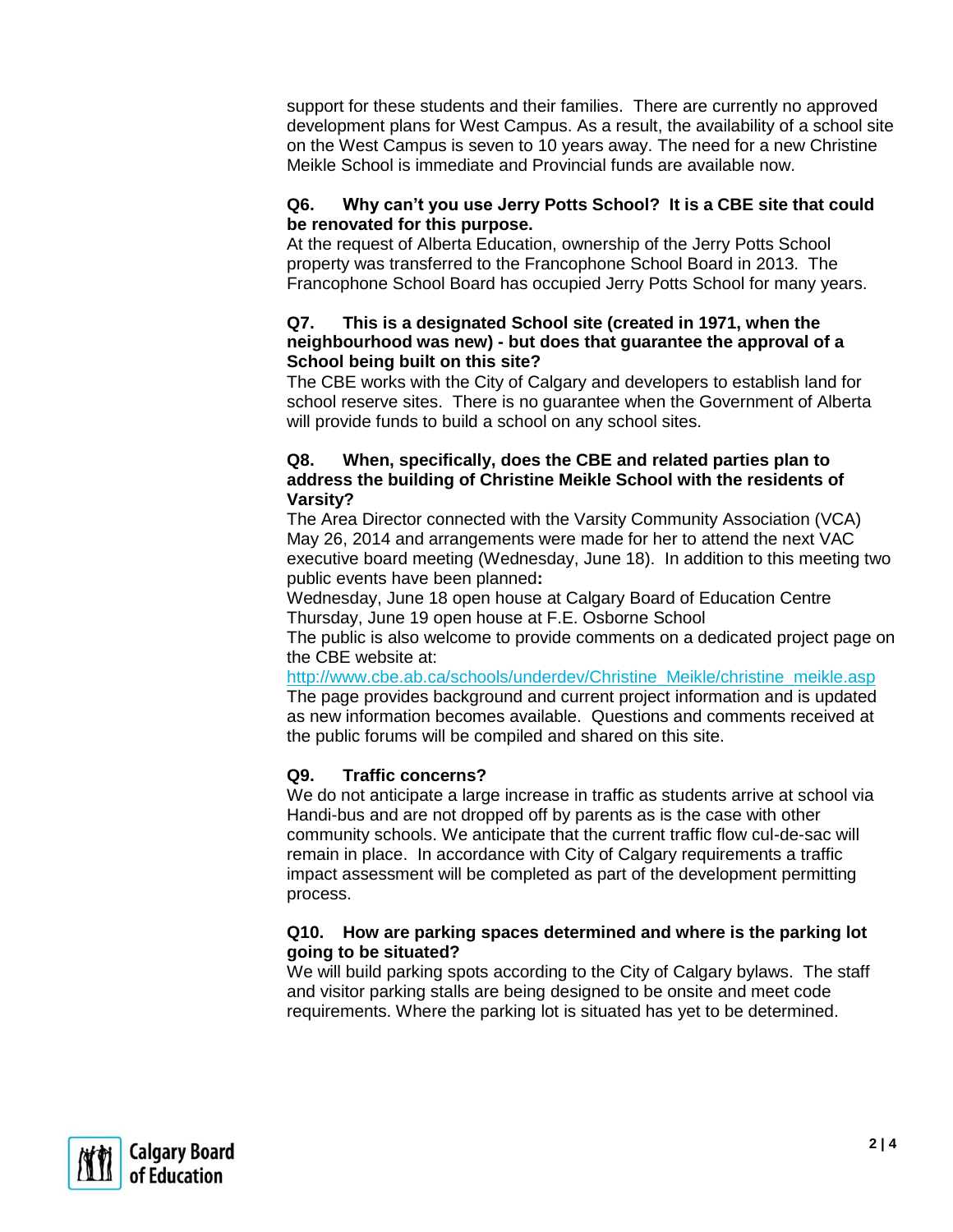#### **Q11. What process does the school board follow to complete a building project?**

The CBE follows the City of Calgary permitting process.The CBE is currently working with the City of Calgary and the Government of Alberta on 16 capital projects of which Christine Meikle School is one. All projects will follow the City of Calgary building permitting process. It is anticipated that the Development Permit Application will be submitted in August of 2014.Please see timeline below:

| <b>Date</b>       | <b>Milestone</b>                                   |
|-------------------|----------------------------------------------------|
| January 21, 2014  | <b>Public Ministerial Announcement of Project</b>  |
| February 12, 2014 | Functional Programme Value Management Design       |
|                   | Charette                                           |
| February 14, 2014 | Ministerial Letter to the CBE Confirming Project   |
|                   | Approval.                                          |
| February 25, 2014 | Project Kickoff Meeting with Alberta Education and |
|                   | Alberta Infrastructure                             |
| March 27/28, 2014 | <b>Prime Consultant Proposals Received</b>         |
| April 16, 2014    | Prime Consultant (Marshall Tittemore Architects)   |
|                   | Appointed                                          |
| April 29, 2014    | <b>CBE Steering Committee Kickoff Meeting</b>      |
| May 20, 2014      | Project Management Proposals Received              |
| May 2014          | <b>Commencement of Functional Programme</b>        |
|                   | Development/Site Options & Investigations/         |
|                   | <b>Preliminary Urban Planning Schematics</b>       |
| June 2, 2014      | Appointment of Project Manager (Stantec            |
|                   | Consulting Ltd)                                    |
| June 2014         | Interested and Affected Parties School and Public  |
|                   | <b>Community Engagement</b>                        |
| <b>June 2014</b>  | Preliminary Design Options/Massing/Access &        |
|                   | <b>Traffic Assessment</b>                          |
| <b>July 2014</b>  | Design Development and City Pre-Planning Issues    |
| August 2014       | <b>Development Permit Application</b>              |
| August/September/ | Development of Construction Documentation          |
| October 2014      |                                                    |
| November 2014     | <b>Tender and Award</b>                            |
| December 2014     | <b>Construction Commencement</b>                   |

Christine Meikle School Pre-Construction Timelines